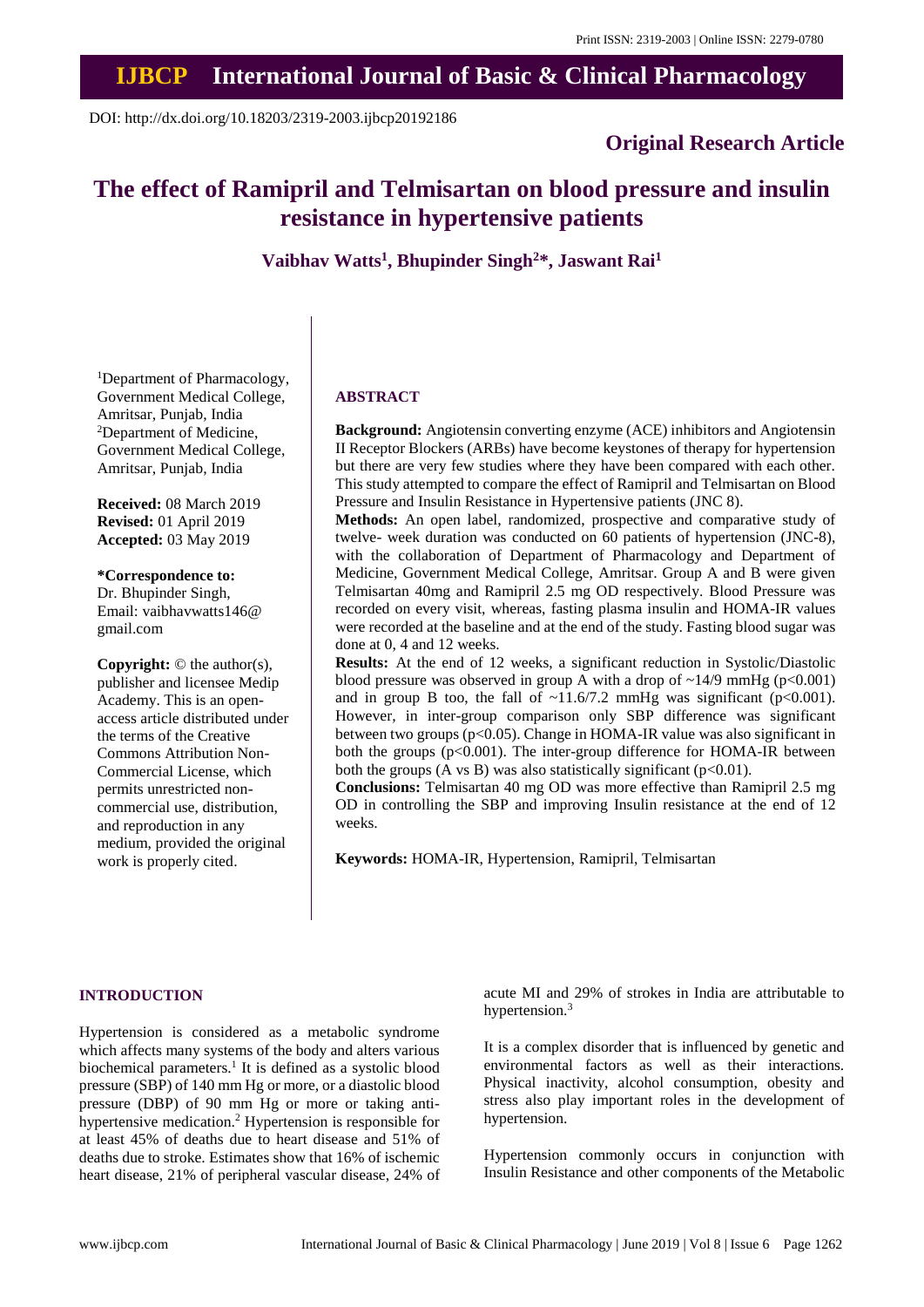syndrome, both Hypertension and Insulin Resistance not only have similar pathophysiological pathways but also share common dietary and lifestyle risk factors.<sup>4</sup>

The excessive activation of Renin-Angiotensin System and resultant increased synthesis and release of Angiotensin II (with vasopressor action) has been strongly implicated in the pathogenesis of Essential Hypertension.<sup>5</sup> While in Insulin resistance, impaired functioning of insulin leads to compensatory increase in insulin levels as well as increased blood glucose levels due to decreased GLUT4 expression.<sup>6</sup> Among the antihypertensive drugs beta blockers and diuretics (thiazides and loop diuretics) can themselves cause hyperglycemia and impair lipid profile, but ARB's and ACE inhibitors have rather shown a modest positive effect on lipid profile and insulin resistance; also both the ACE inhibitors and ARBs have been compared with a placebo for their anti-hypertensive effects but there are very few studies where they have been compared with each other so, the present study was undertaken to study the effect of ramipril and telmisartan on blood pressure and insulin resistance in hypertensive patients.<sup>7</sup>

## **METHODS**

#### *Study design*

The present study was a prospective, randomised, open label and comparative study. It was conducted in Pharmacology and Medicine Department of Government Medical College, Amritsar. After taking the written informed consent in their vernacular language, patients were recruited from the outpatient Department of Medicine of Guru Nanak Dev Hospital in GMC, Amritsar. The duration of study was 12 weeks. The approval of Institutional Ethics Committee, Government Medical College, Amritsar was taken before the start of study.

## *Inclusion criteria*

Patients of age  $\geq$ 18 years of either sex with diagnosis of Hypertension (JNC-8) were recruited in the study.

## *Exclusion criteria*

Age <18 years, any hypertensive emergency like malignant hypertension, pregnant, lactating and child bearing females, secondary hypertension, diabetes, hypothyroidism, bilateral renal artery stenosis, renal failure, significant renal disease, serum creatinine >2 mg/dl, significant liver disease, SGOT/SGPT >2 times the normal value, known hypersensitivity to ACE inhibitors or ARBs, subjects on other anti-hypertensive, chronic steroid or hormone therapy

## *Study participants*

The 60 Non-Diabetic Hypertensive (JNC-8) patients who fulfilled the inclusion criteria of protocol were randomised into 2 groups A and B consisting of 30 patients each. Renal function Tests (RFT) were done of all the patients for screening purposes. Patients with Blood urea and Serum Creatinine in normal range were included.

Group A was given Telmisartan 40 mg once a day whereas group B received Ramipril 2.5 mg once a day. Blood Pressure was recorded on every visit, whereas, fasting plasma insulin and HOMA-IR values were recorded at the baseline and at the end of the study i.e. 12 weeks. Fasting blood sugar was done at 0, 4 and 12 weeks. The patients were instructed to fast 12 hours before testing was done. The data generated was evaluated and expressed as Mean±SD of each variable. The normality of the data was checked using the Kolmogorov-Smirnov test and the data was found to be normally distributed. Statistical tests were applied with the help of softwares Graphpad InStat 3 and IBM software SPSS-21.0 (Statistical Package for the Social Sciences). Paired Student's 't' test within the group after treatment interval and unpaired 't' test was applied when 2 groups were compared. HOMA-IR was calculated by the formula- HOMA-IR=Fasting blood sugar x Fasting serum Insulin /405 (where FBG is in mg/dl and FPI in μU/ml)

## **RESULTS**

Total 60 patients were enrolled in the study randomly divided into two groups- group A (n=30) and group B  $(n=30)$ . The study drug groups were similar with respect to all the baseline features at 0 week (Table 1).

## **Table 1: Baseline characteristics of the participants in the study. (All values are expressed in Mean±SD).**

| <b>Characteristics</b> | <b>Group A-</b><br><b>Telmisartan</b> | <b>Group B-</b><br><b>Ramipril</b> |
|------------------------|---------------------------------------|------------------------------------|
| No. of patients        | 30                                    | 30                                 |
| Age (years)            | $47.87 + 9.35$                        | $46.60 \pm 8.17$                   |
| Sex (M:F)              | 15:15                                 | 18:12                              |
| SBP (mmHg)             | $150.27 \pm 7.57$                     | $149.73 \pm 8.89$                  |
| $DBP$ (mmHg)           | $91.07 \pm 7.62$                      | $90.47 \pm 5.58$                   |
| FBG (mg/dL)            | $108.35 \pm 17.63$                    | $104.77 \pm 11.58$                 |
| $FPI(\mu U/ml)$        | $9.51 \pm 1.33$                       | $9.21 \pm 1.18$                    |
| HOMA-IR                | $2.54 + 0.54$                         | $2.38 + 0.40$                      |

In the present study, the maximum fall in Systolic Blood Pressure (SBP) was seen from 8 week to 12 weeks for group A and from 4 weeks to 8 weeks for group B; for Diastolic Blood Pressure (DBP) the maximum fall in both groups was seen from 4 weeks to 8 weeks.

All the changes in blood pressure (both SBP and DBP) readings were significant in both groups except for the DBP fall in Group A from 2 weeks to 4 weeks (Table 2).

Significant improvement in both systolic and diastolic blood pressure was seen in both groups. However, in intergroup comparison, SBP difference was significant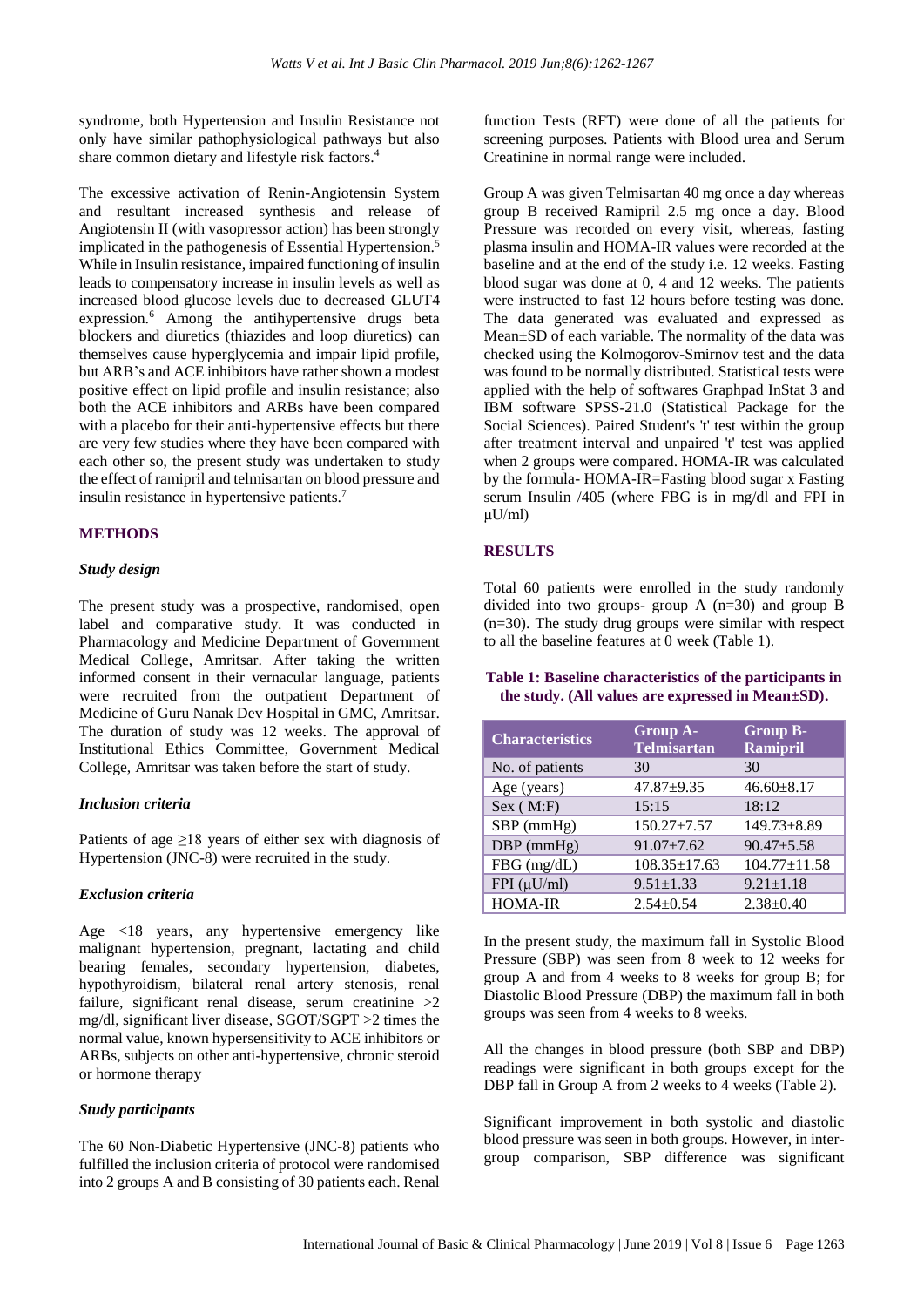between two groups; whereas DBP difference wasn't. (Table 3, Table 4 and Figure 1).

## **Table 2: Intra Group comparison of progressive BP control in study period. (All values are expressed in Mean±SD).**

| <b>Time period</b> | <b>BP</b>  | <b>Group A-Telmisartan</b> |             |              | <b>Group B- Ramipril</b> |             |                |
|--------------------|------------|----------------------------|-------------|--------------|--------------------------|-------------|----------------|
| (wks)              | (mmHg)     | $Mean \pm SD$              | Mean change | P value      | $Mean \pm SD$            | Mean change | <b>P</b> value |
| $\Omega$           | <b>SBP</b> | $150.27 \pm 7.57$          |             |              | $149.73 \pm 8.89$        |             |                |
|                    | <b>DBP</b> | $91.03 \pm 7.62$           |             |              | $90.47 \pm 5.58$         |             |                |
| 2                  | <b>SBP</b> | $146.67 \pm 6.02$          | $-3.60$     | $p<0.001***$ | $147.40 \pm 7.39$        | $-2.33$     | $p<0.001***$   |
|                    | <b>DBP</b> | $88.13 \pm 6.12$           | $-2.93$     | $p<0.001***$ | $89.13 \pm 5.45$         | $-1.33$     | $p<0.05*$      |
| 4                  | <b>SBP</b> | $145.13 \pm 5.30$          | $-1.53$     | $p<0.05*$    | $144.80 \pm 6.84$        | $-2.60$     | $p<0.001***$   |
|                    | <b>DBP</b> | $86.87 \pm 5.70$           | $-1.26$     | $p=0.05$     | $87.20 \pm 5.05$         | $-1.93$     | $p<0.001***$   |
| 8                  | <b>SBP</b> | 141.07±4.42                | $-4.06$     | $p<0.001***$ | $141.07 \pm 6.10$        | $-3.73$     | $p<0.001***$   |
|                    | <b>DBP</b> | $83.93 \pm 5.13$           | $-2.94$     | $p<0.001***$ | $85.07 \pm 4.54$         | $-2.13$     | $p<0.001***$   |
| 12                 | <b>SBP</b> | $36.07 \pm 4.28$           | $-5.00$     | $p<0.001***$ | $138.07 \pm 6.07$        | $-3.00$     | $p<0.001***$   |
|                    | <b>DBP</b> | $82.07 \pm 4.86$           | $-1.86$     | $p<0.001***$ | $83.20 \pm 4.54$         | $-1.86$     | $p<0.001***$   |

\*"  $p < 0.05$ - significant, "\*\*"  $p < 0.01$ - very significant; "\*\*\*"  $p < 0.001$  highly significant

## **Table 3: Changes in BP from 0 week to 12 weeks.**

| Group       |    | <b>A</b> -Telmisartan |                  | <b>B</b> - Ramipril |                  |  |
|-------------|----|-----------------------|------------------|---------------------|------------------|--|
|             |    | $SBP$ (mm Hg)         | $DBP$ (mm $Hg$ ) | $SBP$ (mm Hg)       | $DBP$ (mm Hg)    |  |
| Time period |    | $150.27 \pm 7.57$     | $91.07 \pm 7.62$ | $149.73 \pm 8.89$   | $90.47 \pm 5.58$ |  |
| (weeks)     | 12 | $136.07 + 4.28$       | $82.07 \pm 4.86$ | $138.07 \pm 6.07$   | $83.20 + 4.54$   |  |
| Mean change |    | $-14.2$               | -9               | $-11.66$            | $-7.27$          |  |
| % change    |    | 9.44                  | 9.88             | 7.78                | 8.03             |  |
| P value     |    | $<0.001***$           | $<0.001***$      | $<0.001***$         | $<0.001***$      |  |

 $\frac{m}{r}$   $\gamma$   $\leq$  0.05- significant, "\*\*\*" p  $\leq$  0.01- very significant; "\*\*\*" p  $\leq$  0.001 highly significant

## **Table 4: Blood pressure control with telmisartan vs ramipril.**

|                   | BP control with drug A vs B |          |  |  |
|-------------------|-----------------------------|----------|--|--|
| <b>Test value</b> | <b>SBP</b>                  | DBP      |  |  |
| P value           | $p<0.05*$                   | p > 0.05 |  |  |

At the end of 12 weeks there was ~9% reduction in FBG and ~11% reduction in FPI in group A- Telmisartan; whereas group B-Ramipril showed ~ 3% reduction in FBG and ~3% reduction in FPI. (Table 5).

## **Table 6: Insulin resistance at 0 and 12 weeks. (All values are expressed in Mean±SD).**

| Group       |          | <b>HOMA-IR values</b> |                     |  |  |
|-------------|----------|-----------------------|---------------------|--|--|
|             |          | <b>A</b> -Telmisartan | <b>B</b> - Ramipril |  |  |
| Time period | $\Omega$ | $2.54 + 0.54$         | $2.38 \pm 0.40$     |  |  |
| (weeks)     | 12       | $2.06 \pm 0.30$       | $2.24 + 0.35$       |  |  |
| Mean change |          | $-0.48$               | $-0.14$             |  |  |
| % change    |          | 18.9                  | 5.9                 |  |  |
| P value     |          | $<0.001***$           | $<0.001***$         |  |  |

 $\frac{m}{r}$ " p <0.05- significant, "\*\*" p <0.01- very significant; "\*\*\*" p <0.001 highly significant

## **Table 5: Changes in Fasting Blood Glucose (FBG) and Fasting Plasma Insulin (FPI) at 0 and 12 weeks. (All values are expressed in Mean±SD).**

|                     |    | $FBG$ (mg/dL)      |                    | $FPI(\mu U/ml)$ |                 |  |
|---------------------|----|--------------------|--------------------|-----------------|-----------------|--|
|                     |    | A                  |                    |                 |                 |  |
| Time period (weeks) |    | $108.35 \pm 17.63$ | $104.77 \pm 11.58$ | $9.51 \pm 1.33$ | $9.21 \pm 1.18$ |  |
|                     | 12 | $98.87 + 11.42$    | $101.67 \pm 8.99$  | $8.47 \pm 0.87$ | $8.91 \pm 1.15$ |  |
| Mean change         |    | $-9.48$            | $-3.10$            | $-1.04$         | $-0.3$          |  |
| % change            |    | 8.74               | 2.95               | 10.9            | 3.25            |  |

 $\frac{m}{r}$  p < 0.05- significant, "\*\*" p < 0.01- very significant; "\*\*\*" p < 0.001 highly significant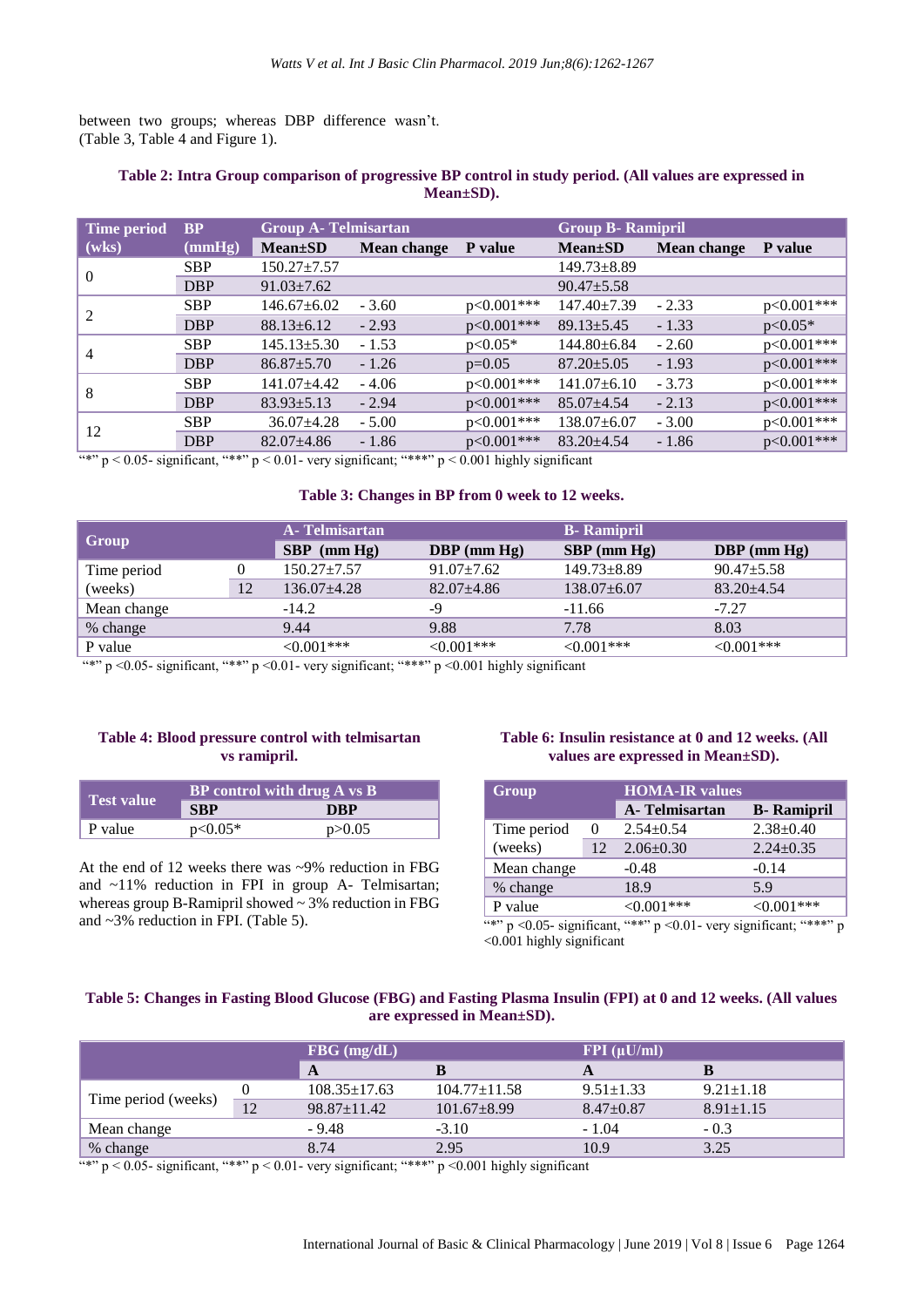Decrease in HOMA-IR value in two groups was significant at 12 weeks. Telmisartan caused a ~19% reduction in HOMA-IR while Ramipril showed ~6% reduction. However, the intergroup difference between the both groups (A vs B) was also statistically significant  $(p<0.01)$ . (Table 6, Table 7 and Figure 2).



## **Figure 1: Decrease in blood pressure with study groups from 0 week to 12th week.**

## **Table 7: Changes in HOMA-IR values with Telmisartan vs Ramipril.**





## **DISCUSSION**

In the present study 60 non-diabetic hypertensive patients were recruited following the inclusion criteria. The mean age of the patients was 47.23±8.73 years, sex distribution of male: female was 11:9 (55%:45%). The baseline characteristics were comparable at the beginning of the study in both the groups  $(p> 0.05)$  (Table 1).

#### *Effect on blood pressure*

All the changes in blood pressure (both SBP and DBP) readings were significant in both groups except for the DBP fall in Group A from 2 weeks to 4 weeks.

SBP decreased by ~9.4% and 7.8% respectively in both the groups ( $p<0.001$ ) and fall in DBP was  $\sim$ 9.8% and 8% in both groups respectively  $(p<0.001)$ .

With Telmisartan, a mean fall in SBP and DBP from the baseline  $(150.27 \pm 7.57$  and  $91.07 \pm 7.62)$  was ~14 mmHg and 9 mmHg respectively after 12 weeks of treatment in the present study, where the dose of Telmisartan used was 40 mg once a day. Plavnik et al reported a mean fall to be 14.4 mmHg for SBP and 10.3 mmHg for DBP  $(p<0.05)$ after 12 weeks of Telmisartan treatment.<sup>7</sup> However, in this study, Telmisartan 40 mg/daily was given for 6 weeks. In those patients whose blood pressure BP levels were lower than 140/90 mmHg, the same dosage was kept for an additional period of 6 weeks. For those who had BP higher than 140/90 mmHg, the dosage was increased to 80 mg/daily.

Another study of 14 weeks duration done by Yves Lacourcière et al, on behalf of the PRISMA II Investigators, Telmisartan 40 mg/daily was given for first two weeks; followed by dose 80 mg/daily for remaining 12 weeks.<sup>8</sup> The mean fall in SBP/DBP was 13.7/10.3 mmHg and  $14.3/11$  mmHg ( $p<0.001$ ) at the end of 8 weeks and 14 weeks respectively.

With Ramipril, the mean change in SBP and DBP from the baseline (149.73 $\pm$ 8.89 and 90.47 $\pm$ 5.58) was observed to be 11.6 and 7.2 mmHg respectively by the end of the present study (12 weeks) with dose 2.5 mg daily; while a mean fall of 30.12 mmHg in SBP and 13.8 mmHg in DBP was reported by Mustafa Raja et al, after using Ramipril 5 mg daily for 12 weeks.<sup>9</sup>

However, in the inter-group comparison for BP lowering in group A and B (Table 4), SBP difference was significant  $(p<0.05)$  whereas the DBP difference wasn't significant  $(p>0.05)$ .

Yves Lacourcière et al, in a 14 week study reported that Telmisartan 80 mg was consistently more effective than Ramipril 10 mg in reducing both DBP and SBP.<sup>8</sup>

#### *Effect on HOMA-IR*

#### *Fasting blood glucose*

In group A (Telmisartan) mean fall in FBG was ~9.4 mg/dL  $(8.7\%)$  from initial baseline of  $108.35\pm17.63$  $mg/dL$  ( $p<0.001$ ), the results were consistent with Tripathi N et al who reported a mean fall of 11.53 mg/dL (10%) from initial baseline of  $112.23 \pm 20.41$  mg/dL (p<0.01) (Table 5). $9$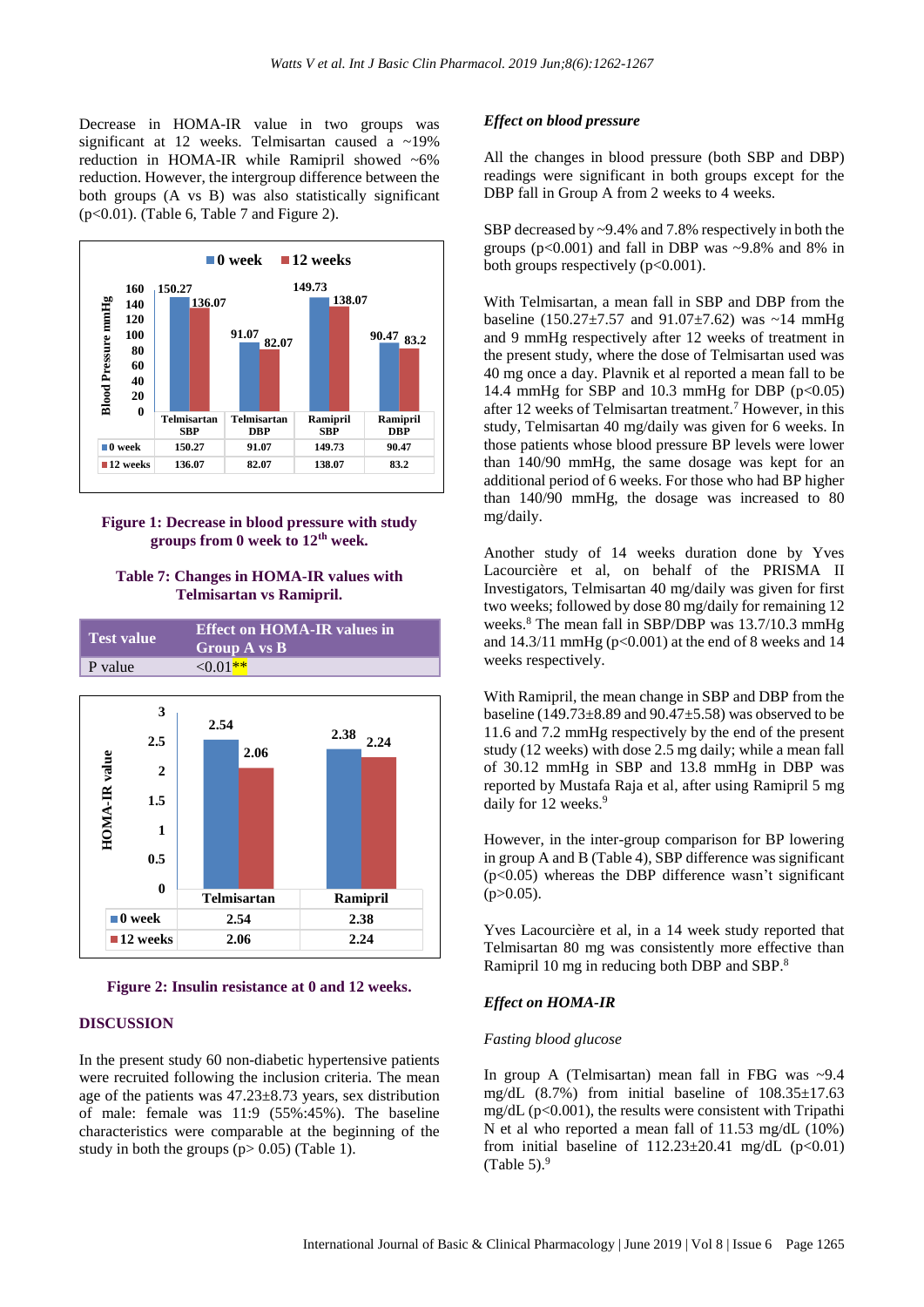In group B (Ramipril), the fall was  $3.10 \text{ mg/dL}$  (~3%) from initial baseline of  $104.77 \pm 11.58$  mg/dL (p<0.001), whereas Salve PS et al reported a mean fall of  $\sim$ 3 mg/dL  $(3.7\%)$  from the initial baseline of  $79.37\pm8.34$  mg/dL (p<0.01) which was almost equivalent to that observed in the present study. $<sup>1</sup>$ </sup>

## *Fasting plasma insulin (Table 5)*

In group A, after 12 weeks of treatment, mean fall in FPI was 1.04  $\mu$ U/ml (~11%) from baseline value of 9.51 $\pm$ 1.33 µU/ml (p<0.001) whereas Miura et al10 after 12 weeks of study reported a 2.1  $\mu$ U/ml fall in FPI, from the initial baseline of  $10.7\pm3.8$  (p<0.01).

With Ramipril the mean fall in FPI is 0.3  $\mu$ U/ml (~3%) from the initial baseline value of  $9.21 \pm 1.18$   $\mu$ U/ml (p<0.05), whereas KS Podila et al reported a mean fall of 0.54  $\mu$ U/ml from the baseline value of 12.7 $\pm$ 5.47 in a 24 week study.<sup>11</sup>

#### *Insulin resistance (HOMA-IR values)*

HOMA-IR values at 0 week in group A and group B were  $2.54 \pm 0.54$  and  $2.38 \pm 0.40$  respectively (Table 6).

In group A (Telmisartan), after 12 weeks of treatment, the mean change in HOMA-IR value was a drop by 0.48 molar units  $(-19\%)$  from the baseline value  $(p<0.01)$ . Fall in HOMA-IR as seen by Luis et al12 was 1.01 (molar units). In another study by Cioni et al, there was a similar fall in HOMA-IR i.e. 1.0 (molar units) after 16 weeks of therapy.<sup>13</sup> The fall is less in this study; one reason can be the patient pool which also comprised of the patients who were already taking Telmisartan for hypertension before entering the study.

With Ramipril (group B), the mean change in HOMA-IR after 12 weeks was a fall of 0.14 (molar units) which is  $~6\%$  from the baseline value (p<0.01), whereas KS Podila et al reported a mean fall of 0.31(molar units) from the baseline value of  $3.2 \pm 1.51$ , with the study duration being 24 weeks and dose of Ramipril used was  $5 \text{ mg daily}.$ <sup>11</sup>

However, the intergroup difference between the both groups (Table 7, Figure 2) (Telmisartan vs Ramipril) for HOMA-IR value was also statistically significant  $(p<0.01**)$ .

## **CONCLUSION**

Although both the drugs showed significant results, Telmisartan 40 mg OD was consistently more effective and superior to Ramipril 2.5 mg OD in controlling the SBP and improving Insulin resistance in non-diabetic hypertensive patients at the end of 12 weeks. Both drugs were well tolerated. Though this study had few limitations with respect to small sample size and single centric study, further studies can be done to look for the various beneficial effects of both Telmisartan and Ramipril.

#### **ACKNOWLEDGEMENTS**

Authors would like to thank Department of Medicine, Guru Nanak Dev Hospital, Amitsar, Punjab, India.

*Funding: No funding sources Conflict of interest: None declared Ethical approval: The study was approved by the Institutional Ethics Committee*

## **REFERENCES**

- 1. Salve PS, Khanwelkar CC, Salve PS, Thorat VM, Matule SM. Effects of angiotensin converting enzyme inhibitor: ramipril on different biochemical parameters in essential hypertensive patients. Int J Res Med Sci. 2017 Jan 2;4(6):2288-91.
- 2. Writing Group Members, Mozaffarian D, Benjamin EJ, Go AS, Arnett DK, Blaha MJ, et al. Heart Disease and Stroke Statistics-2016 Update: A Report from the American Heart Association. Circulation. 2016 Jan 26;133(4):e38-360.
- 3. Benjamin EJ, Blaha MJ, Chiuve SE, Cushman M, Das SR, de Ferranti SD, et al. Heart Disease and Stroke Statistics-2017 Update: A Report from the American Heart Association. Circulation. 2017;135(10):e146 e603.
- 4. Beale EG. Insulin Signaling and Insulin Resistance. J Investig Med Off Publ Am Fed Clin Res. 2013 Jan;61(1):11-4.
- 5. Manrique C, Lastra G, Gardner M, Sowers JR. The Renin Angiotensin Aldosterone System in Hypertension: Roles of Insulin Resistance and Oxidative Stress. Med Clin North Am. 2009 May; 93(3): 569-82.
- 6. Wilcox G. Insulin and Insulin Resistance. Clin Biochem Rev. 2005 May;26(2):19-39.
- 7. Plavnik FL, Ribeiro AB. A multicenter, open-label study of the efficacy and safety of telmisartan in mild to moderate hypertensive patients. Arq Bras Cardiol. 2002 Oct;79(4):339-50.
- 8. Lacourcière Y, Neutel JM, Davidai G, Koval S. A multicenter, 14-week study of telmisartan and ramipril in patients with mild-to-moderate hypertension using ambulatory blood pressure monitoring. Am J Hypertens. 2006 Jan;19(1):104-12.
- 9. Tripathy JP, Thakur JS, Jeet G, Chawla S, Jain S. Alarmingly high prevalence of hypertension and prehypertension in North India-results from a large crosssectional STEPS survey. PLoS ONE [Internet]. 2017 Dec 21;12(12):e0188619.
- 10. Miura Y, Yamamoto N, Tsunekawa S, Taguchi S, Eguchi Y, Ozaki N, et al. Replacement of valsartan and candesartan by telmisartan in hypertensive patients with type 2 diabetes: metabolic and antiatherogenic consequences. Diabetes Care. 2005 Mar; 28(3): 757-8.
- 11. Podila KS, Pathapati R, Sreebhushanraju, Vijayalakshmi K, Ramesh V. A Comparative Study to Evaluate the Effect of Ramipril and Telmisartan on the